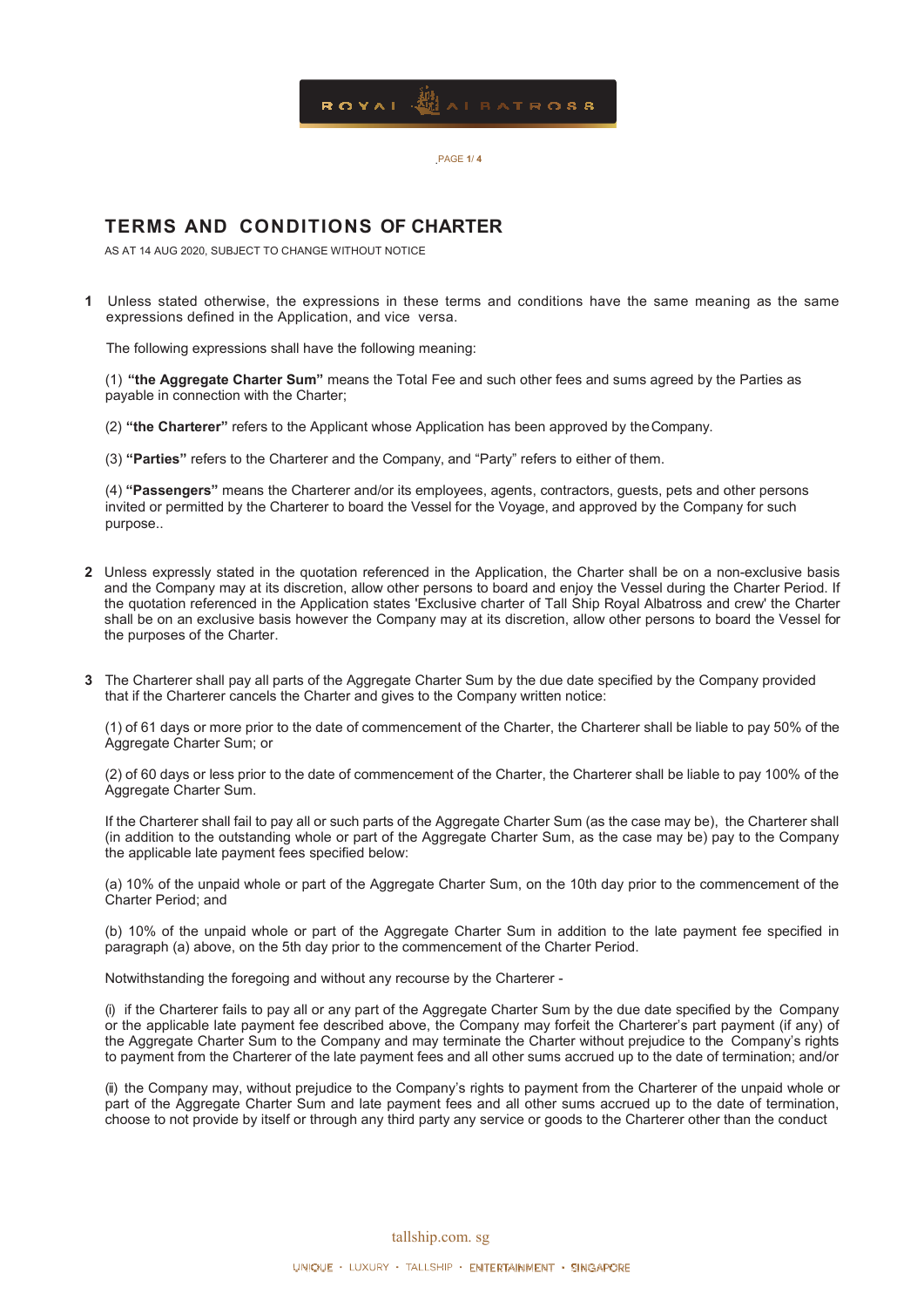

## .PAGE **2**/ **4**

of the Voyage by the Company, if all or any part of the Aggregate Charter Sum and/or the late payment fees specified above have not been received by the Company 5 days or less prior to the commencement of the Charter Period. In such event, the Charterer shall also fully compensate the Company for and fully indemnify the Company against any resulting claims made by any third party against the Company and any resulting losses, damages, costs (including solicitor and client costs) and expenses suffered by the Company, its employees, agents and contractors.

- **4** The Charterer shall:
	- (1) deliver an accurate and complete list of Passengers to the Company within the period specified by the Company;
	- (2) indicate in such list, any maladies and dietary restrictions of the Passengers; and

(3) any other matter which may affect the Company's decision whether or not to accept any Passenger on board the Vessel or for the Voyage or the terms and conditions of acceptance of any Passenger on board the Vessel or for the Voyage.

Notwithstanding the foregoing, the Company may accept the Charterer or its invitee as a Passenger or may agree to assist the Charterer or such Passenger to board, move on or remain on the Vessel or disembark from the Vessel notwithstanding that Charterer or such Passenger was not listed as required or suffers from any malady or restriction or the Company knows of any matter described above. If the Company chooses to do so for any reason:

(a) the Charterer shall bear the risk and expense of any measures taken by the Company to enable the Company to do so; and

(b) without prejudice to the rights of the Company under Condition 9, the Company shall not be liable for any claim made by the Charterer or such Passenger for any injury or death suffered by them while boarding or being assisted or remaining on or disembarking from the Vessel and the Charterer shall, without prejudice to Condition 9, indemnify the Company and its employees, agent and contractors against such claims.

- **5** While the Company will endeavour to accommodate any reasonable request by the Charterer to change the date, times and route of the Charter, the Company may revise the date, times and route of the Voyage or delay embarkation onto or disembarkation of Passengers or cancel the Charter, due to safety, security, regulatory or operational or other factors which occur despite the Company's reasonable efforts to avoid or mitigate their effect. In such event, there will not be any charge or claim by the Charterer except that the Company will refund any sum paid by the Charterer to the Company for the Charter for any Services or Facilities not yet provided to the Charterer as at the date of revision or cancellation. Where any change, delay or cancellation is caused by any Passenger, there will not be any refund and the Company may require the Charterer to compensate the Company for any resulting losses, damages, claims, costs and expenses suffered by the Company, its employees, agents and contractors.
- **6** The Charterer will not provide or procure any third party to provide any supplies, service or facilities for consumption or use on the Vessel, except as may be approved by the Company at its discretion. Even where the Company approves any supplies, services and facilities provided by the Charterer or a third party, the Company will not be responsible or liable for any losses, damages or injuries resulting from the same.
- **7** The Charterer will ensure that:

(1) only persons named in the list of Passengers provided by it to the Company under these terms and conditions will embark onto the Vessel; and

(2) such persons shall receive and accept the advisory and declaration issued by the Company to passengers (including the waiver form required by the Company).

tallship.com. sg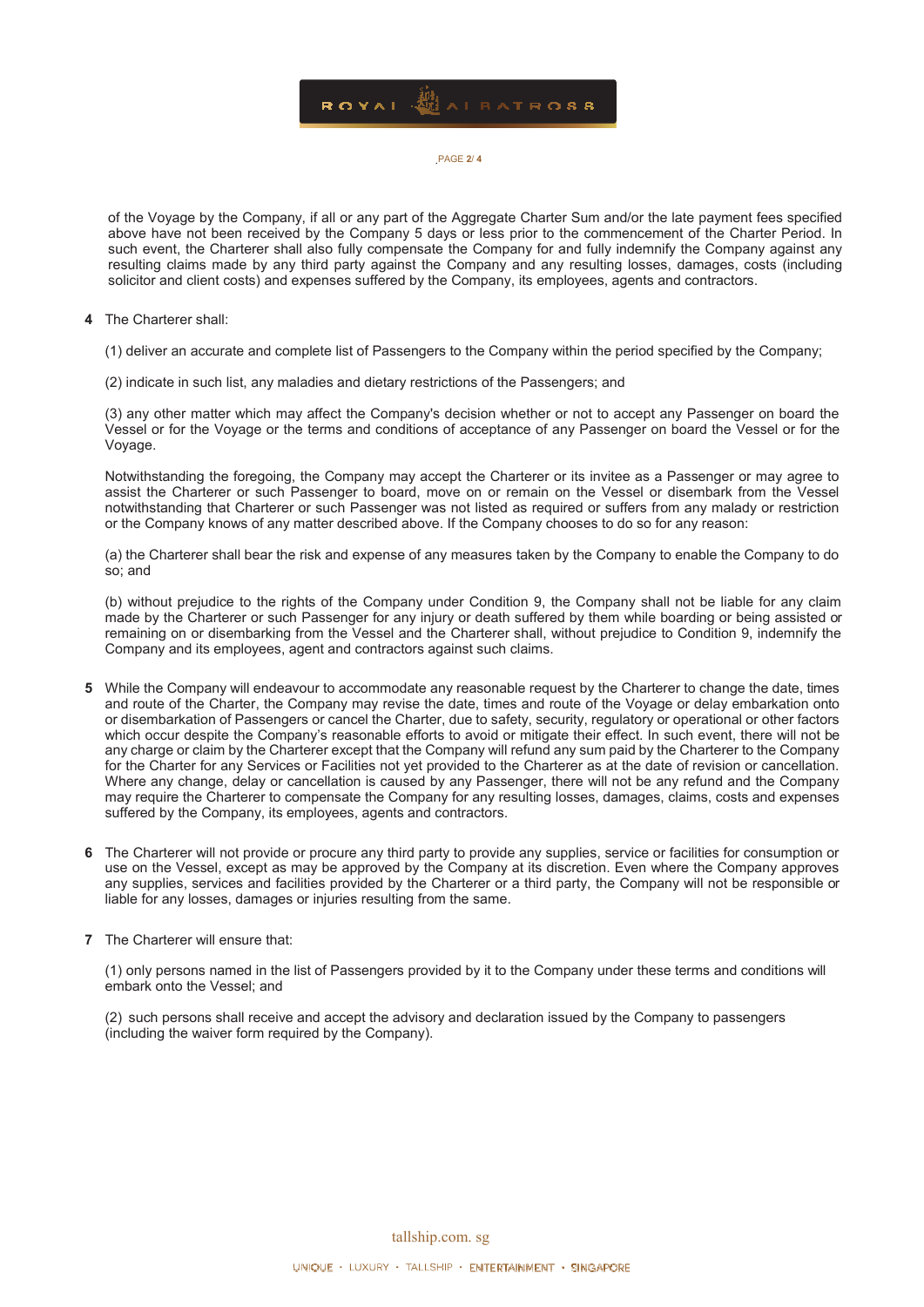

.PAGE **3**/ **4** 

**8** The Charterer will ensure that all Passengers shall at all times during embarkation onto or disembarkation from the Vessel and while on the Vessel:

(1) comply at all times with the reasonable instructions of the master and crew of the Vessel who shall at all times remain in command and control of the Vessel; and

(2) conduct themselves in such a manner as may not cause loss, damage, danger, distress, offence, annoyance or inconvenience to themselves or to any other person (including the Company, its employees, agents and contractors) or as may subject the Company to prosecution or action by the relevant authorities;

(3) have the mental and physical fitness to endure the Voyage; and

(4) comply with such advisory and declaration and the safety, health, environmental, security, regulatory and other directions, instructions and requirements of the Company, its employees, agents and contractors.

**9** The Parties recognise that the Voyage on the Vessel is intended to provide the Passengers with an unique outdoor experience at sea - on the open decks of a traditional sailing ship. The Vessel and its many masts, sails, ropes, pulley blocks, lines, chains, yards, booms, spars, pin rails, rigging and safety, life-saving, navigation, communications, maneuvering, anchoring and signaling equipment are actively used during the Voyage by the crew to operate the Vessel who pull on the ropes, climb the masts and work overhead as the Vessel responds to the wind and the waves. To provide an interesting experience and allow Passengers to observe the crew at work, there are no physical barriers obstructing Passengers' view of the sea or separating Passengers from the crew or the Vessel's equipment while they work. Passengers will be in a dynamic environment unlike that of any other vessels they may be familiar with such as ferries or cruise ships or on land.

The Company has identified some foreseeable adverse events in the Royal Albatross Passenger Safety Rules which are also available at **https://www.tallship.com.sg/safetyrules.pdf** and at our office and before boarding the Vessel in respect of which Passengers must take their own reasonable precautions to ensure the safety of themselves and others. Accordingly, the Charterer must advise Passengers of the foreseeable adverse events and take and require Passengers to take reasonable avoidance measures – some of which are also listed in the Royal Albatross Passenger Safety Rules. Generally, Passengers must comply with the crew's reasonable instructions (if any) and must exercise caution at all times, such as by ensuring their own sure footing and holding on while moving around the Vessel and not touching or interfering in any way with the sailing equipment or other equipment of the Vessel.

The Charterer and any Passenger that ignores the Royal Albatross Passenger Safety Rules and/or does not take reasonable avoidance measures will be deemed to be negligent and the Charterer and/or the Passenger shall indemnify the Company and its employees for all resulting loss or damage of property or injury or death and against all actions, claims, demands, losses, damages and costs and expenses (including the solicitor and client costs of the claimant and the Company and its employees) made by any other charterer or Passenger or any third party or suffered or incurred by the Company and its employees. Subject to the foregoing, the Company accepts responsibility for the proven negligence of itself or its employees but will not accept responsibility for the negligence of others.

The Charterer expressly acknowledges on its own behalf and on behalf of Passengers that the provisions of this Condition satisfy the requirements of reasonableness specified in the Unfair Contract Terms Act Cap 396 and that they shall be estopped from claiming the contrary at any future date in the event of any dispute with the Company or its employees concerning this Condition. If notwithstanding the foregoing provisions of this Condition, the Company or its employees are found by any competent court to be liable for any such loss or damage of any property or any injury or death of the Charterer or any Passenger, the aggregate liability of the Company and its employees shall not exceed any sum paid by the Charterer to the Company.